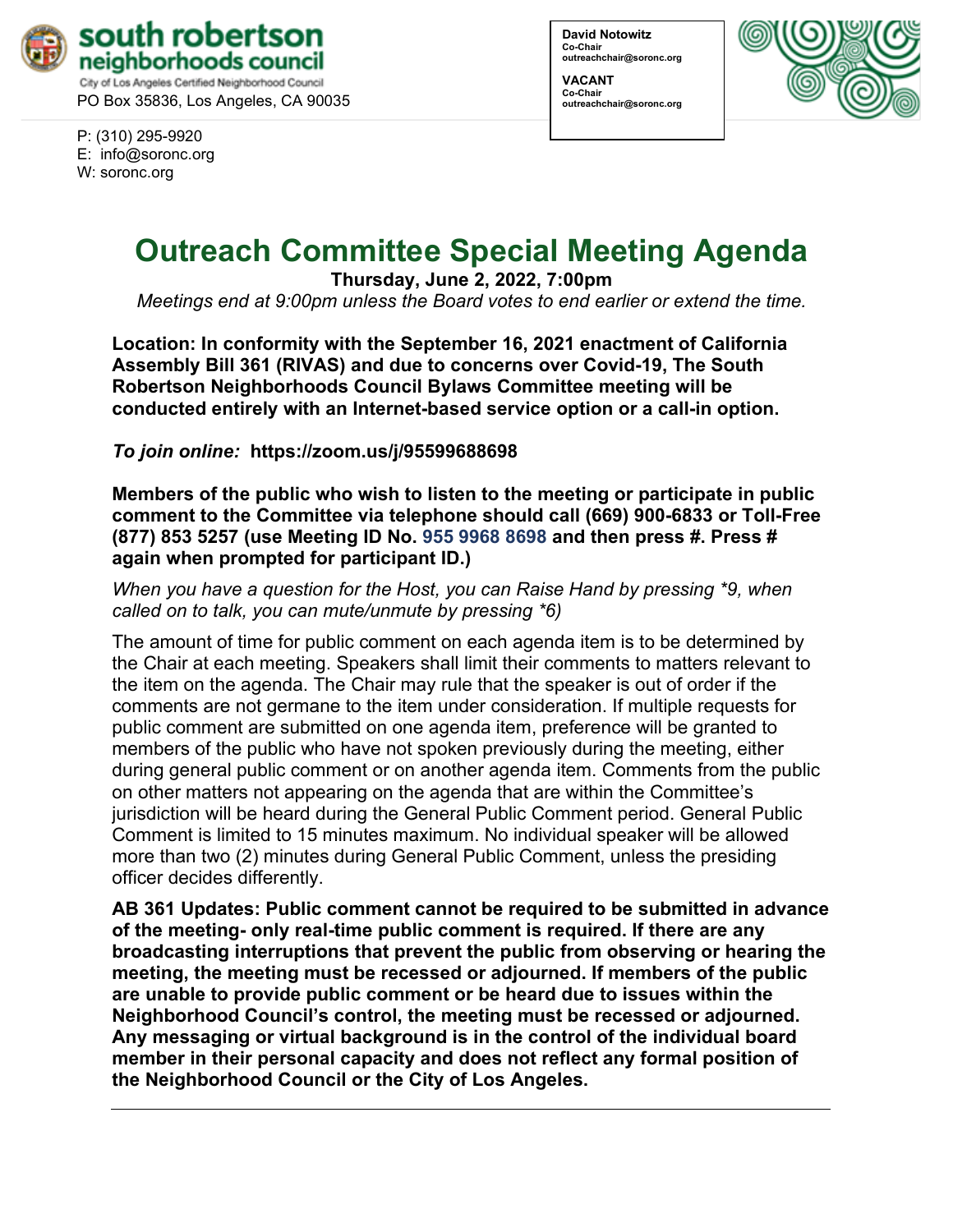# **1. Call to Order**

# **2. Pledge of Allegiance**

## **3. Roll Call**

a. Current Committee Members: David Notowitz- Chair, Terrence Gomes, Barry Levine, Michael Lynn, Sophia French, Baila Romm, Bill Gross, Fabiola Prieto

## **4. General Public Comment**

### **5. Unfinished Business**

a. Nomination of Outreach Committee Co-Chair

### **6. New Business**

a. Discussion and possible action on Outreach Committee topics, activities, goals, objectives, etc… for July 2022 – June 2023

## **7. Adjournment**

*Note: Public comment will be taken for each item where there is discussion and possible action. Public comment and/or participation may occur on other items at the discretion of the Chair. Please note that under the Brown Act, the Committee is prevented from acting on matters brought to its attention during the General Public Comment period; however, the issue may become the subject of a future meeting. In the interest of addressing all items on the agenda, time limits for individual comments and discussion may be set at the discretion of the Chair.*

*Motions that are presented at any committee meeting do not represent an official action or position of the SORO NC, until approved by an affirmative vote at a properly noticed meeting of the General Board.*

#### **Public Posting of Agendas -**

Neighborhood Council agendas are posted for public review as follows:

● Demers & Associates- 1836 1/2 S Robertson Blvd, Los Angeles, CA 90035; The Robertson Blvd Library- 1719 S Robertson Blvd, Los Angeles, CA 90035; The Robertson Recreation Center- 1641 Preuss Rd, Los Angeles, CA 90035; The Office of Councilmember Paul Koretz- 6380 Wilshire Blvd #800, Los Angeles, CA 90048; Hamilton High School- 2955 S Robertson Blvd, Los Angeles, CA 90034

● [www.soronc.org](http://www.soronc.org/)

● You can also receive our agendas via email by subscribing to L.A. City's [Early](https://www.lacity.org/government/subscribe-agendasnotifications/neighborhood-councils)  [Notification System \(ENS\)](https://www.lacity.org/government/subscribe-agendasnotifications/neighborhood-councils)

#### **Reconsideration and Grievance Process -**

For information on the NC's process for board action reconsideration, stakeholder